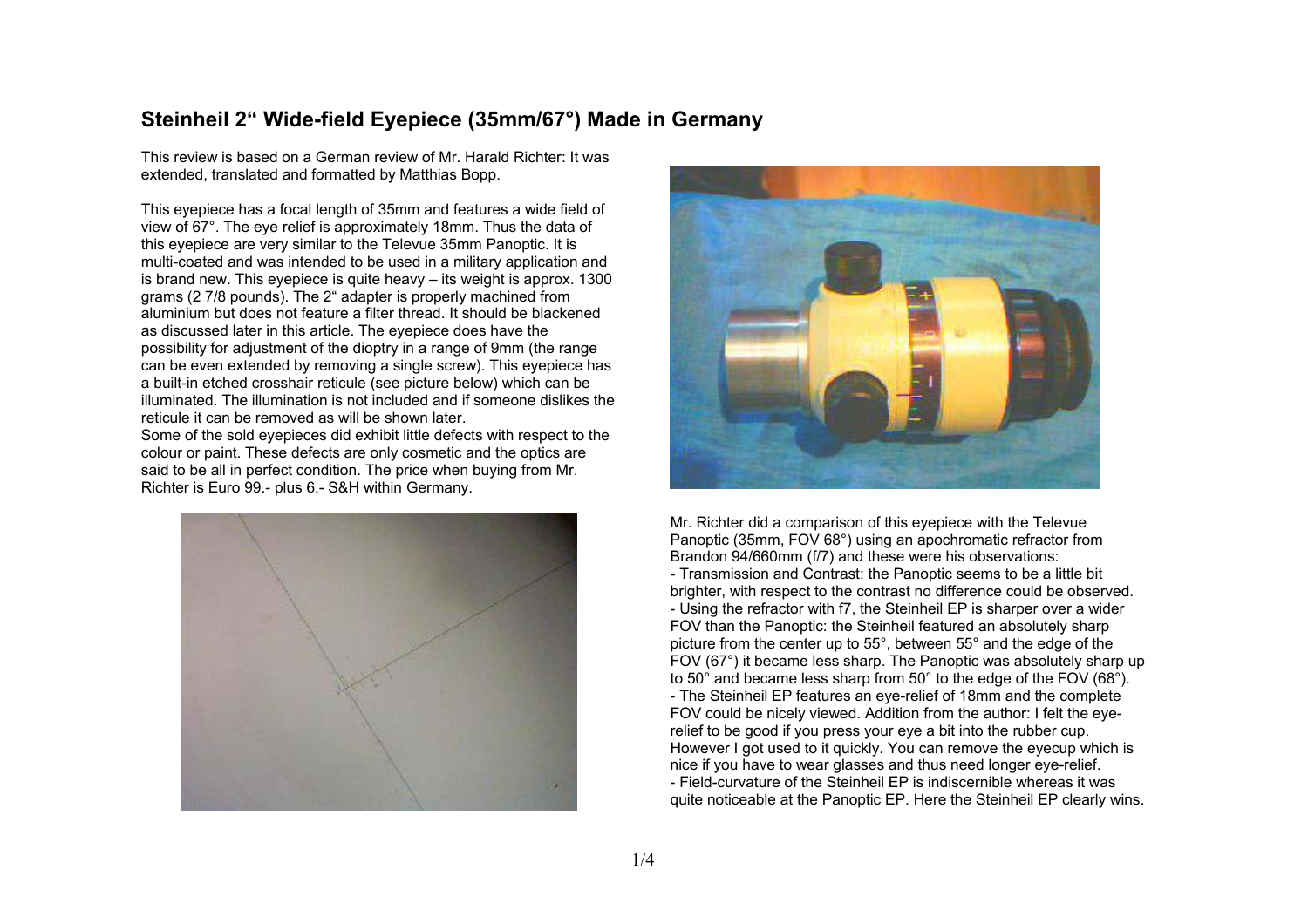| Eyepiece  |               | Field of $ Eye$ relief | Trans-  | Sharpness                   | Field-curvature | Weight    | Dioptry- | Details in               | Price          |
|-----------|---------------|------------------------|---------|-----------------------------|-----------------|-----------|----------|--------------------------|----------------|
|           | View          |                        | mission |                             |                 |           |          | adjustable centre of FOV |                |
|           | <b>FOV</b>    |                        |         |                             |                 |           |          |                          |                |
| Zeiss     | $3,85^\circ$  | Complete FOV           | 4       | $0-30^\circ$ good           | Very little     | $640$ gr  | Yes      | 5 (note the              | 512.- EURO     |
| 30/85     |               | comfortably            |         | $30-60^\circ$ ok            |                 |           |          | higher magnifi-          | $(BW - Optik)$ |
|           |               | visible                |         | $60^\circ$ too              |                 |           |          | cation than the          |                |
|           |               |                        |         | much                        |                 |           |          | other EPs)               |                |
| Panoptic  | $3,7^\circ$   | Complete FOV           | 5       | $1-50^{\circ}$ good         | Quite           | 760 gr    | No       | 4                        | 429.- EURO     |
| 35/68     |               | comfortably            |         | $50-68$ (good- noticeable   |                 |           |          |                          | (Vehrenberg)   |
|           |               | visible                |         | ok)                         |                 |           |          |                          |                |
| Steinheil | $3,6^{\circ}$ | Complete FOV           | 4       | $1-55^{\circ}(\text{good})$ | Indiscernible   | $1300$ gr | Yes      | $\overline{4}$           | 99.- EURO      |
| 35/67     |               | good visibility        |         | $55 - 67^{\circ}$           |                 |           |          |                          | (H. Richter)   |
|           |               |                        |         | $(good-ok)$                 |                 |           |          |                          |                |

## **Comparison table for Steinheil 2" 35/67, Televue Panoptic 35/68 and Zeiss 30/85 wide-field EP**

Meaning of the numbers (relative scaling): 6 excellent, 5 very good, 4 good, 3 average, 2 not good, 1 not acceptable

The next pictures show the 35mm Steinheil Eyepiece between the Panoptic 35/ 68° and the ZEISS 30mm/85° wide-field eyepieces.

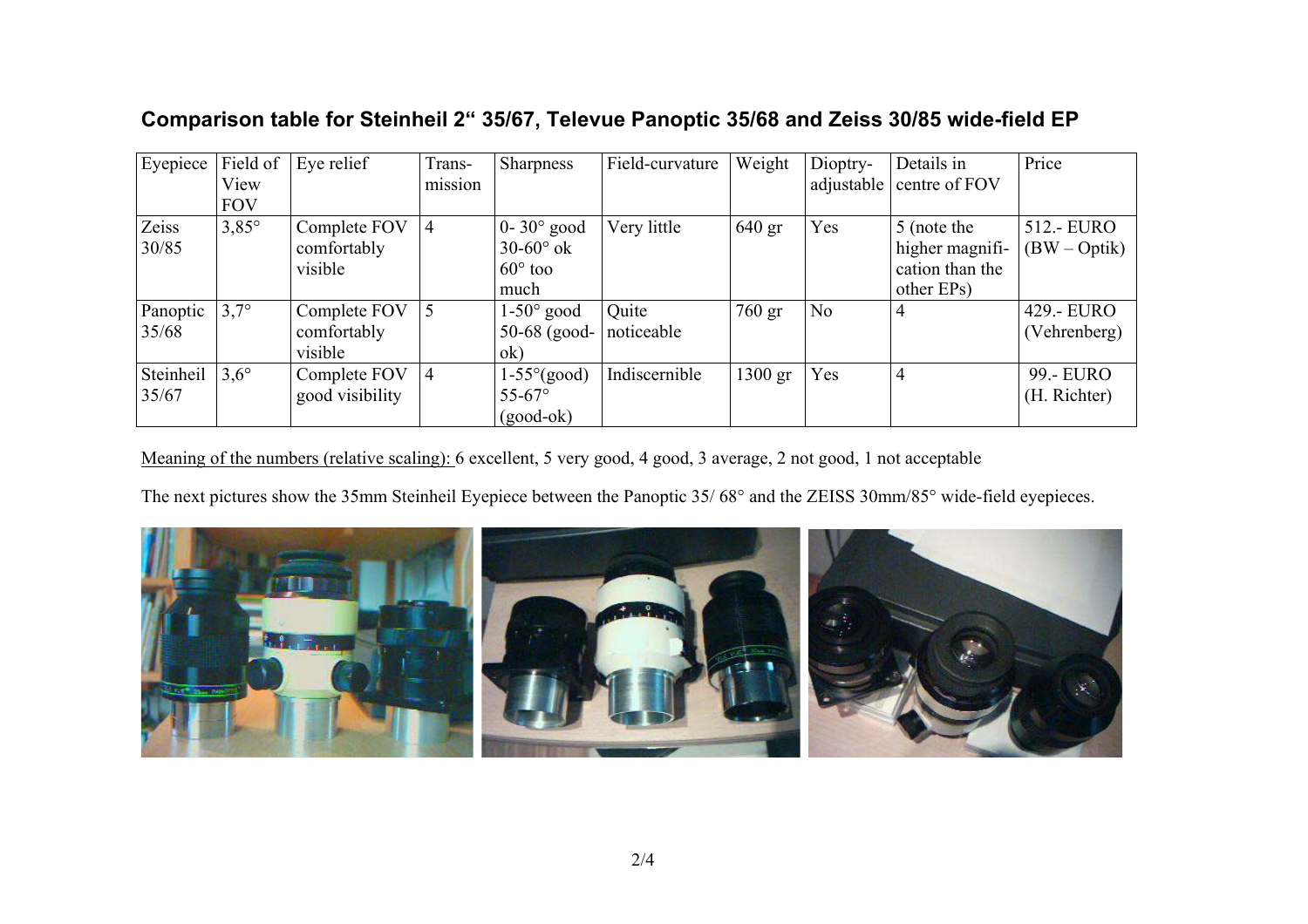## **Instructions on how to remove the crosshair reticule of the Steinheil 35mm eyepiece**

1) First, unscrew the 2 black caps.



- 3) Remove all 3 grub screws from the bottom section of the eyepiece.
- 4) Carve into the paint at the border between top and bottom sections of the eyepiece.





2) The 2 screws which are now visible should be unscrewed as far as possible.



5) Now you can unscrew the top section from the bottom section. Please mark the spot, where the thread starts for easier reassembly of the eyepiece (to find the small indentation for the grub screws).